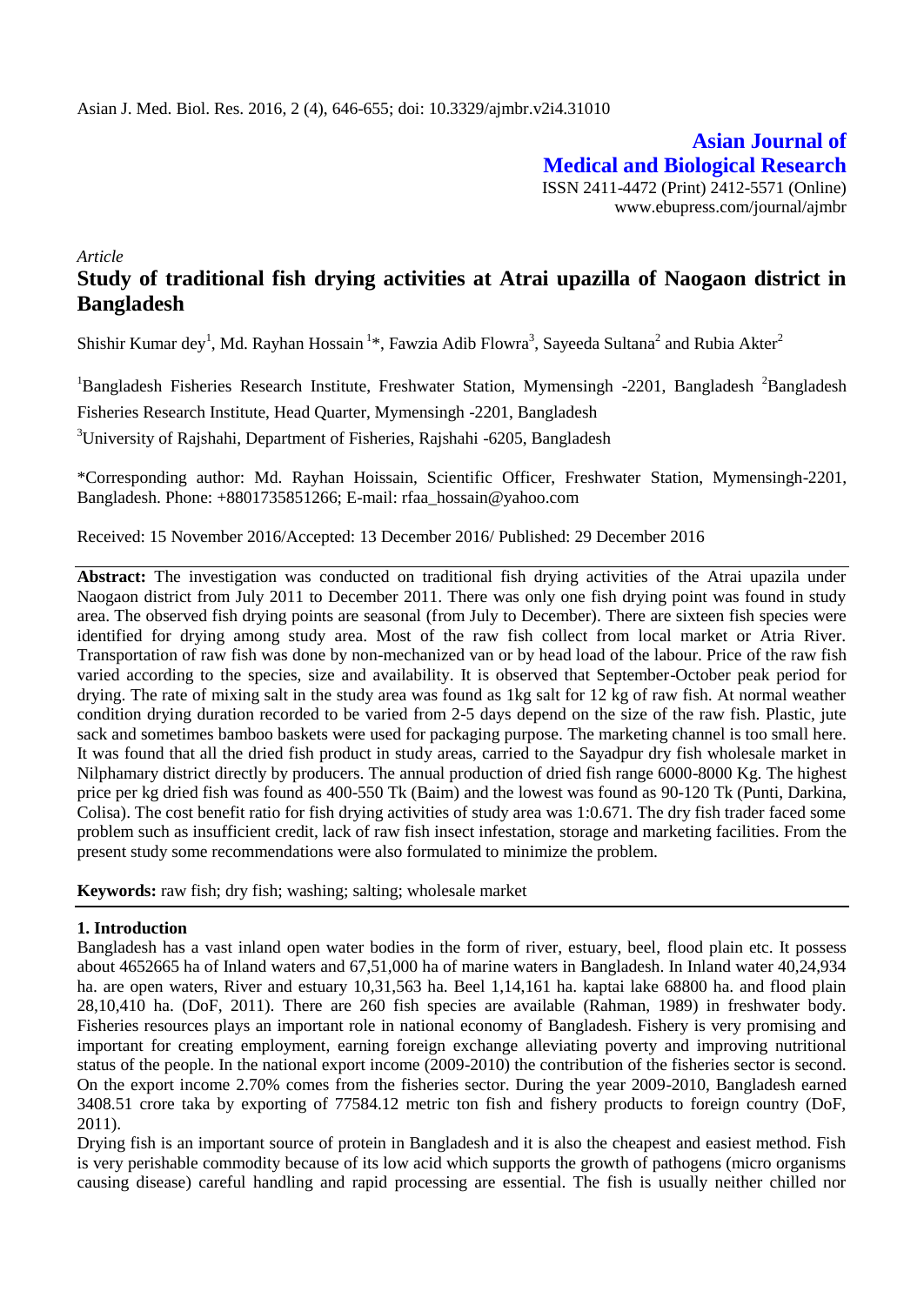Sun drying is the most widely used method of fish preservation. This method is also considered as the least expensive method of preservation. Drying involves removal of water content from the fish body. In Sun drying this process is carried out by exposing target fish directly under the sun. This is usually done in the open air using solar energy to evaporate the water content in the fish. Natural air carried away the evaporated water from fish body. For export quite a good amount of catch are preserved specially in freeze and sun dried conditions. Among the export quantity of fish a good amount is occupied by the dried fish which are sold in a number of countries of the world. In 2010-2011 Bangladesh export 622 metric tons dry fish value of Tk. 25.06 Core Tk. (DoF, 2011). Details data of exported of dry fish from Bangladesh (2003-2004 to 2010-2011) are presented in Table 1.1. If necessary steps could be taken to set up modern fish drying factories, the products can be made and keep in hygienic ways then demand of this commodity will rise up and Bangladesh will earn more foreign currency.

Traditionally drying in often rudimentary and good hygiene is nearly practiced. During the rainy season, when humidity levels are high, sufficient drying cannot be achieved using traditional methods in such conditions, stored dried fish will also reabsorbs moisture and become susceptible to bacterial, fungal or insect attack. It is relished by many people of coastal, central and North-eastern districts. However, the physical and organoleptic qualities of many traditional sun-dried products are un-satisfactory for human consumption (Nowsad, 2005).

Traditional sun-drying is carried out in the open air, using the energy of the sun to evaporate the water and air currents to carry away to vapour. Low humidity facilitates evaporation. However, during initial stage of drying, evaporated vapour makes the surrounding environment humid. Therefore, strong air flow is needed to carry away the vapour rapidly. Theoretically, moisture content of the final product should be reduced to less than 15- 16% where most of the microbiological and enzymatic activities are showed down or stopped. In commercial processing water content is often higher when storage times are short, where salt is used in the processing and consumers prefer an intermediate moisture product. Local consumers generally prefer unsalted products.

# **2. Materials and Methods**

# **2.1. Location of the study area**

Atrai upazila is situated under Naogaon district it is bounded in the south side by Natore district, in the north side Raninagar and in the west side Baghmara, In the east Singra district. Atrai is located at [24°36′45″N](http://toolserver.org/~geohack/geohack.php?pagename=Atrai_Upazila¶ms=24.6125_N_88.9708_E_)  [88°58′15″E24.6125°N 88.9708°E](http://toolserver.org/~geohack/geohack.php?pagename=Atrai_Upazila¶ms=24.6125_N_88.9708_E_) . It has 30570 units of house hold and total area 284.41 km². [\("Population](http://web.archive.org/web/20050327072826/http:/www.bangladeshgov.org/mop/ndb/arpc91_v1/tables04.htm)  [Census Wing, BBS."\)](http://web.archive.org/web/20050327072826/http:/www.bangladeshgov.org/mop/ndb/arpc91_v1/tables04.htm)

# **2.2. Period of the data collection**

This study was conducted for a period of 6 months (July 2011 to December 2011) at Atrai Upazilla under Naogaon district. Frequent field visits and interviews of the dry fish farmers were made to collect necessary data on fish drying.

# **2.3. Data collection method**

Rapid Rural Appraisal (RRA) tools were applied with different degree of effectiveness was done on certain tools whenever required. The different RRA tools applied.

# **2.4. Survey and interview method**

A survey method was done over the study area of exact information to fulfillment the research work. A survey was conducted on the source of raw materials, transportation and processing of dried fish using questionnaires interviews among the cross section of people including fish drying professionals.

# **2.5. Data analysis technique**

The information thus collected, were analyzed of bring it to bear on the hypothesis, simple tabulation and statistical calculation like proportions, average etc. The results have been shown in descriptive tabular and graphical presentation.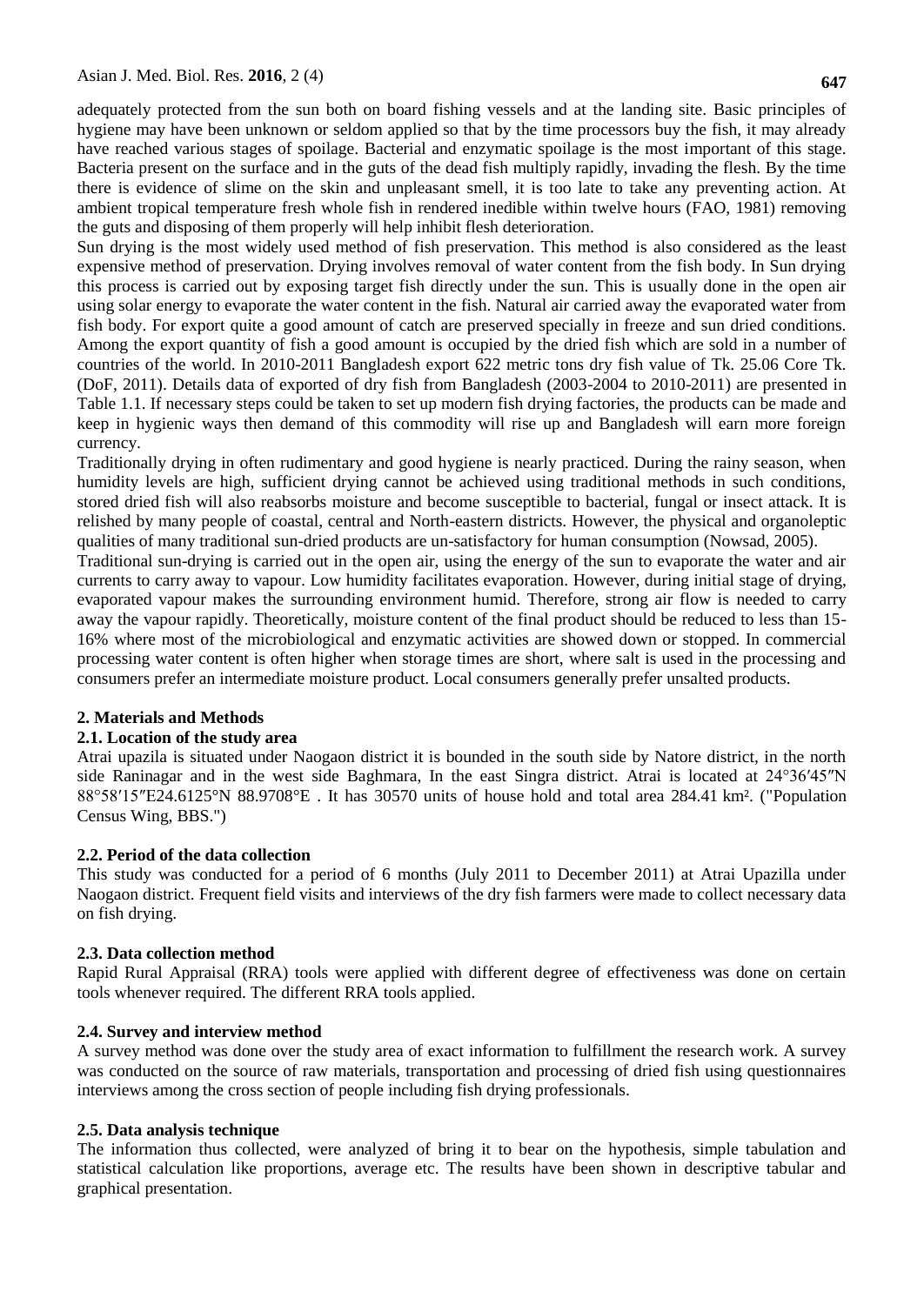### **2.6. Steps involved in methods**



**Figure 1. Design of the research methodology.**

#### **3. Results**

### **3.1. Fish drying yard**

Traditionally sun-drying is carries out in the open air, using the energy of the sun to evaporate the water and air current to carry away the vapour. For this reason in the study area, it was observed that fishes were mainly dried on the bank of Atrai river and both side of the Rail line of Ahsangonj Station. In this open place sufficient sunlight and wind are available which was suitable for drying activitics. There is only one fish drying points (Vor tatulia) observed in the study area. Ahsangonj bazer is a largest fish landing center in the study area. For this reason raw fish are available here.The main source of the raw fish is comes from Atrai river and nearest beels of Ahsangonj. Most of the fish drying yard build on the basis of raw material availability, communication facilities and market demand.

#### **3.2. Description of fish drying yard**

In this study area, it was observed that most of the fish drying yard has a well marked territory. The bamboo marked territory is called Khola. Sun drying for business purpose is generally carried out on rack made of bamboo splits and poles, sometimes fishing net directly on earth used for sun drying. Household consumption is performed in small scale by using bamboo baskets.

#### **3.3. Utensils used for fish drying**

For dressing purposes some sharp knives, hacksaws and such utensils were used. Plastic and Bamboo buckets were also used for washing. The finished products were kept either in bamboo-made containers, jute made bags (Figure 2).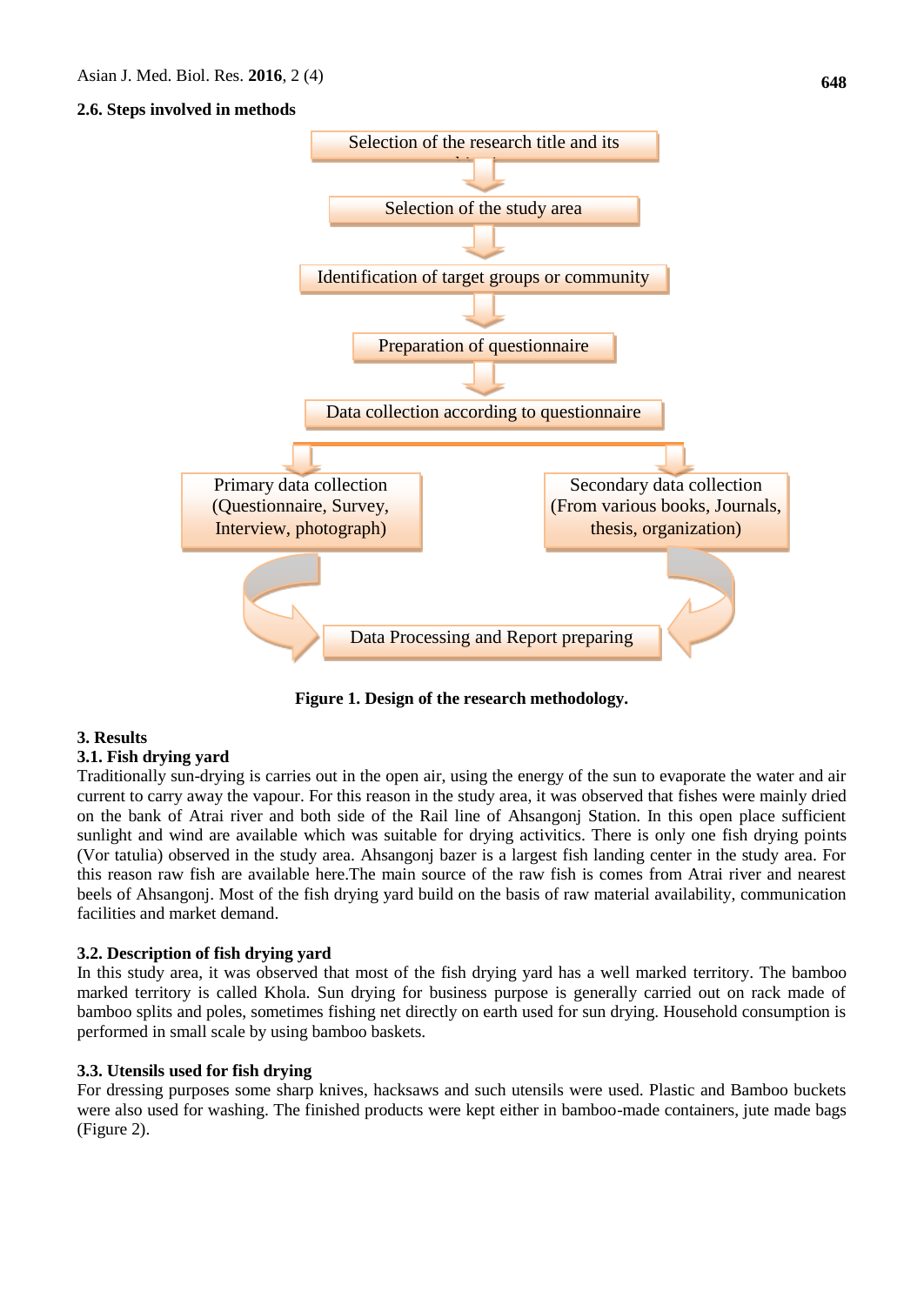

### **Figure 2. Utensils used for fish drying.**

#### **3.4. People involved**

To operation the fish drying activities two categories of manpower are needed. The first categories consists of experienced person who can operate total activities, invest money, collect raw materials and lastly cell the product. Second categories consist of the labour of both sex. Usually five to seven labours needed to conduct drying operation. But in the peak period of drying it was found that 15-20 labours were engaged. The labour charge was daily paid or Monthly. People involve of different fish drying yard shown Table 1.

#### **Table 1. Number of fish drying rack in Vor-tatulia fish drying Point.**

| Sl. No. | Name of the fish drying Point | Number of the fish drying rack |
|---------|-------------------------------|--------------------------------|
|         | Vor-tetulia                   | -60                            |

#### **3.5. Species used in sun drying**

Variety of fishes is being used in sun drying in the study areas. For commercial sun drying species selection depends on both availability and market demand. A total sixteen types of fish species were identified used for drying among study area. Fish species that are used in sun drying can be divided into two main categories (i) more demandful fish species (95% of total dried fish) and (ii) less demandful fish species (5% of total dried fish). More demandful include those fish, which are targeted by the dry fish trader to be dried. Less demandful fish include punti, chanda, chingri etc. These species include different fish species that remain mixed with major fish species in small quantity, more demandful fish include colisa, mola, bele, guchi, tara baim, boal, tengra etc.A list of fish used for traditional sun drying in different fish drying yard at Atrai are shown in Table 2.

#### **Table 2. Species used for sun drying in Vor-tatulia in Atrai upazila.**

| <b>Sl. No.</b> | <b>Fish Name (Local)</b> | <b>Scientific Name</b>       |
|----------------|--------------------------|------------------------------|
| 01             | Punti                    | <i>Puntius</i> sp.           |
| 02             | Chanda                   | Chanda sp.                   |
| 03             | Colisa                   | Colisa sp.                   |
| 04             | Moa, Mola                | Amblypharyngodon mola        |
| 05             | Guchi                    | Mastacembelus pancalus       |
| 06             | Darkina                  | <i>Esomus danricus</i>       |
| 07             | Chapila, Khoira          | Gudusia chapra               |
| 08             | Taki, Saitan             | Channa punctata              |
| 09             | Kakila                   | Xenentodon cancila           |
| 10             | Tengra                   | Mystus vittatus              |
| 11             | Tara baim                | Macrognathus aculeatus       |
| 12             | Bele, Baila              | Glossogobius giuris          |
| 13             | Boal                     | Wallago attu                 |
| 14             | Batashi                  | Pseudeutropius antherinoides |
| 15             | Icha, Chingri            | Macrobrachium sp.            |
| 16             | Silver carp              | Hypophthalmicthys molitrix   |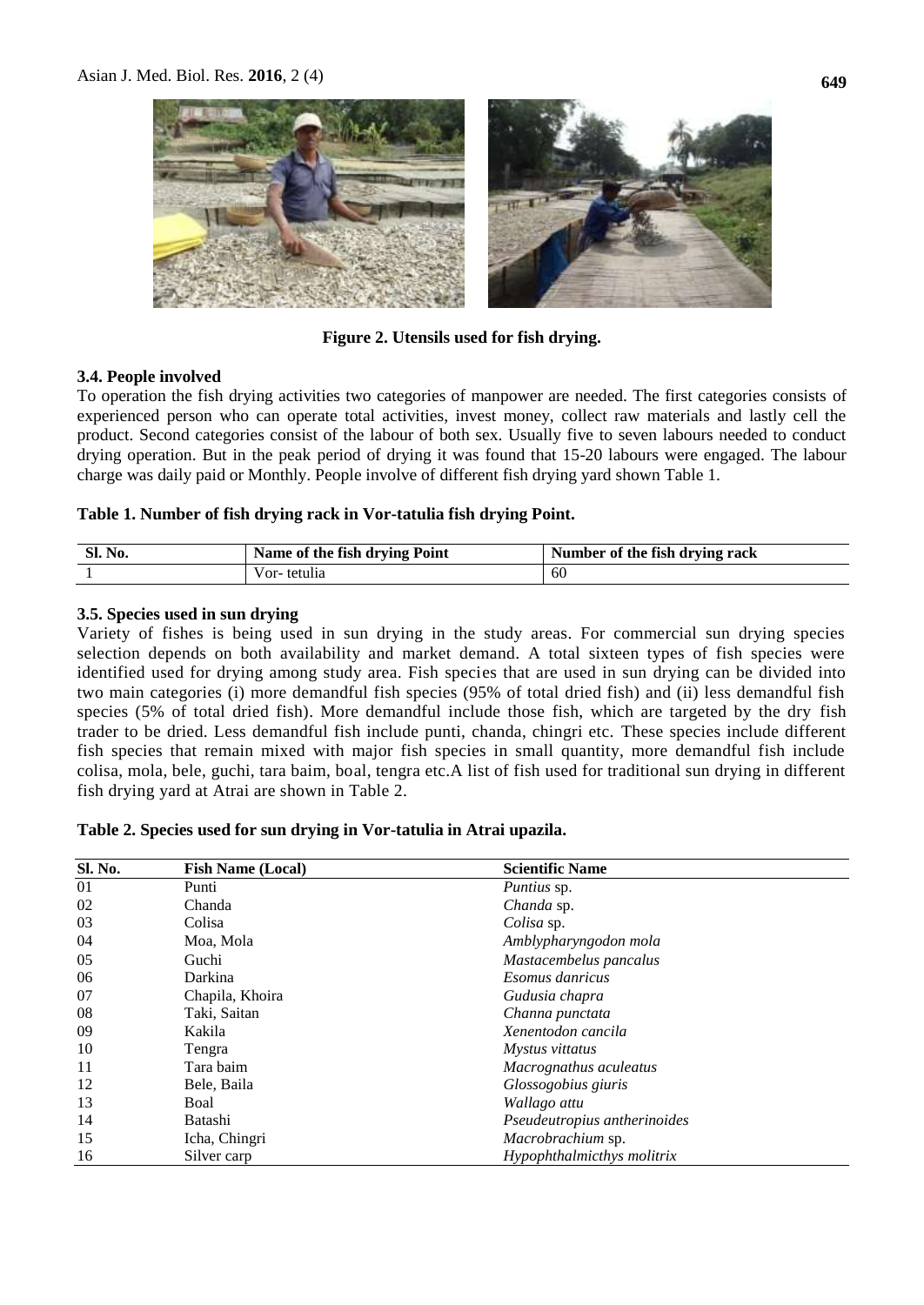#### **3.6. Fish drying season**

In the study area fish drying generally starts in July and end in January. Peak drying is observed September-October because of season sufficient sunlight was available throughout the day. Fish drying activities mainly depends on the raw materials availability, weather condition and market demand.

### **3.7. Method of traditional sun drying**

The traditional fish drying process completed in some steps. The following steps normally followed in commercial fish drying.

### **3.7.1. Collection of raw fish**

Most of the dry fish farmer collect raw fishes from local fish market and directly form Atrai rivers and other sources of that area. Collection of raw fish by fishing mostly observed. Most of the fish for drying purposes were collected from the local fish bazar. It is observed that collection of raw fish from landing centers/markets 90% and own Dry 10%. In most cases, it was observed that low quality damaged fishes were brought from the local fish markets and landing centers for drying. The amount of collection raw fish depends on price and availability of raw fish (Figure 3).



**Figure 3. Method of traditional fish drying.**

# **3.7.2. Transportation**

Transportation of raw fish from fish landing centers to fish drying point was mainly done by non-mechanized van, richshaw, bicycle or by head load or shoulder load of the labors. Dry fish transportation from drying point to whole sale market done by Train.

# **3.7.3. Sorting**

Sorting is necessary step before drying. Sorting is done on the drying yard. Both male and female workers engaged for sorting of fish. The purpose of sorting depending on the sorting of small and large fish, sorting out weeds, other particles, shorting fresh and rotten fish species. Sorting also practice after fish driying to separated fish according to the quality and size of the dried fish.

#### **3.7.4. Washing**

A primary washing is done after sorting. In most cases, dry fish farmers washed their raw fish with river water as there was no good water supply sources in drying areas and few dry fish farmers used pond water for this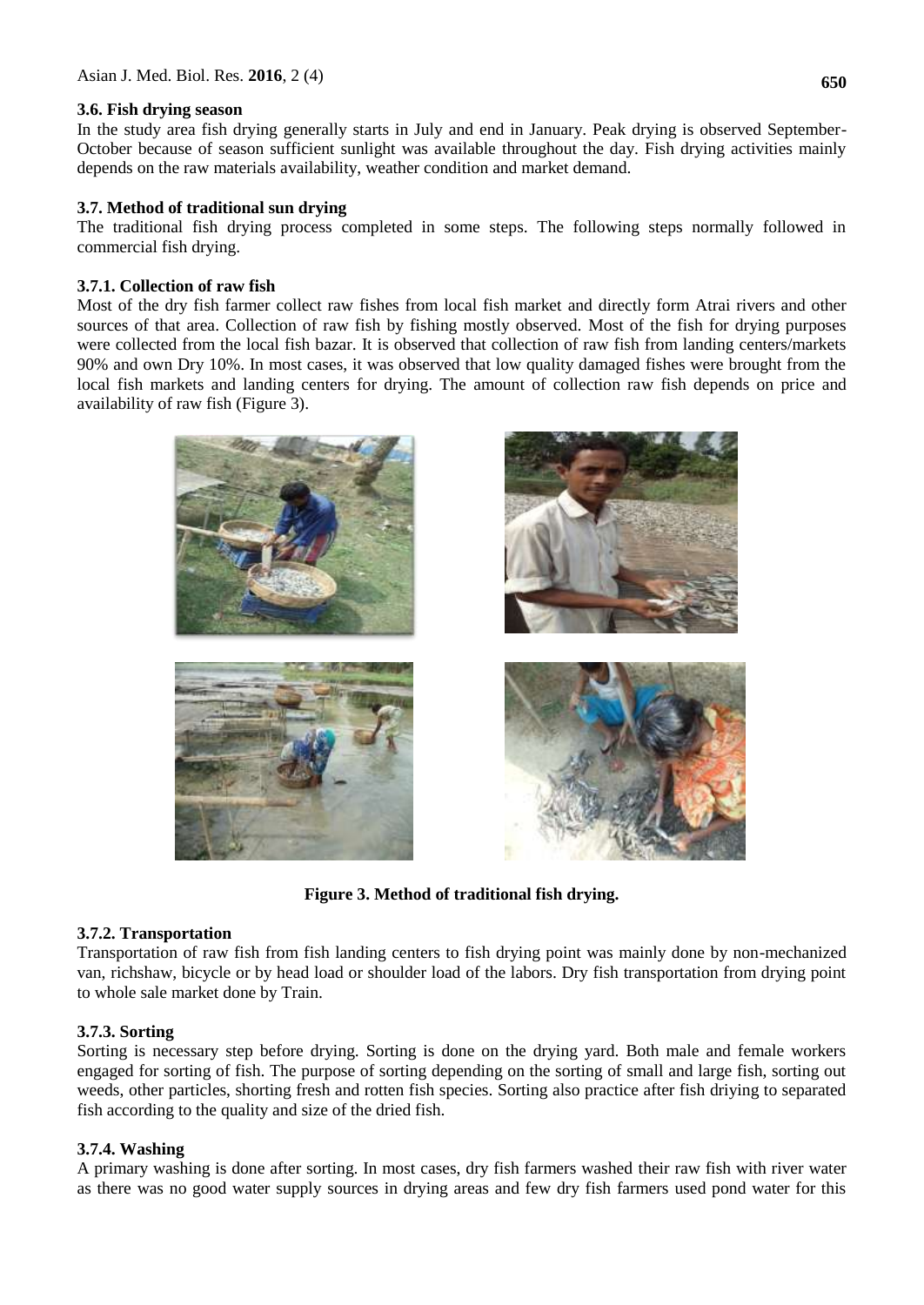purpose. It was also found that, many dry fish farmers did not wash their raw fish. Final washing is done after scaling and degutting.

### **3.7.5. Salting**

Use of salt important for proper fish drying. Salt protect the dry fish from spoilage and ensure long time preservation. It was found that dry fish farmers in the studied areas used salt with raw fishes before drying. The rate of mixing salt in the study area was found as 1 Kg salt for 12 Kg of fishes. All the dry fish farmers used non-brand commercial salt for this purpose.

### **3.7.6. Drying under the sun**

All the fishes are dried under sun. The process of drying varies according to the fish size and also some extent, choice of the consumers. For comparatively large scale fish drying, bamboo made rack of 1.05-1.2 meter high from earth is used in most cases. A bamboo splits made mat is used on the rack over which raw fishes were spread for drying. In some places fishes were spread on fishing seine nets directly on earth without using any bamboo.

### **3.7.7. Drying duration**

Drying duration extremely varied with weather conditions like available sunlight, temperature, relative humidity, wind flow, raining status etc. In the surveyed areas, at normal weather condition (enough sunlight, temperature, humidity, and no rain) drying duration recorded to be varied from 2-6 days depending on the size of the raw fishes. Duration of fish drying on different fish species in study area is given Table 3.

| Sl. No. | <b>Fish Name</b> | <b>Scientific Name</b>          | Drying duration (day) Turning over a day |                  |  |  |
|---------|------------------|---------------------------------|------------------------------------------|------------------|--|--|
|         |                  |                                 |                                          | based on species |  |  |
| 01      | Punti            | <i>Puntius</i> sp.              | $2 - 3$                                  |                  |  |  |
| 02      | Chanda           | Chanda sp.                      | 2                                        |                  |  |  |
| 03      | Colisa           | Colisa sp.                      | $2 - 3$                                  |                  |  |  |
| 04      | Silver carp      | Hypophthalmichthys molitrix     | 6                                        |                  |  |  |
| 05      | Moa, Mola        | Amblypharyngodon mola           | 2                                        |                  |  |  |
| 06      | Darkina          | Esomus danricus                 | 3                                        |                  |  |  |
| 07      | Chapila, Khoira  | Gudusia chapra                  | $2 - 3$                                  |                  |  |  |
| 08      | Taki, Saitan     | Channa punctata                 | $2 - 3$                                  | 7-8 Times        |  |  |
| 09      | Kakila           | Xenentodon cancila              | $2 - 3$                                  |                  |  |  |
| 10      | Tengra           | Mystus vittatus                 | $3-4$                                    |                  |  |  |
| 11      | Guchi            | Mastacembelus pancalus          | $5-6$                                    |                  |  |  |
| 12      | Tara baim        | Macrognathus aculeatus<br>$5-6$ |                                          |                  |  |  |
| 13      | Bele, Baila      | 4<br>Glossogobius giuris        |                                          |                  |  |  |
| 14      | Boal             | Wallago attu                    | $5-6$                                    |                  |  |  |
| 15      | Batashi          | Pseudeutropius antherinoides    | 3                                        |                  |  |  |
| 16      | Icha, Chingri    | Macrobrachium sp.               | 1-2                                      |                  |  |  |

| Table 3. Duration of different fish drying at suitable condition. |  |  |  |  |  |  |  |
|-------------------------------------------------------------------|--|--|--|--|--|--|--|
|-------------------------------------------------------------------|--|--|--|--|--|--|--|

# **3.7.8. Packaging**

After sorting, the dried fishes were bagged into a plastic and jute bag for easy handling. Sometimes bamboo baskets were also used for this purpose. The size varied with the quantity of the product to be stored. When the dried fish marketing use jute sacks and scaled. When packed the fish drying farmers use vacuum pack.

# **3.7.9. Storage of dried fish**

A well storage system gives the product safe and quality. Storage of dried fish are found to be performed in a tent made of thin plastic sheet and bamboo splits. This tent is usually made in the place of fish drying. Bagged dried fishes were kept into these tents for temporary storage until marketing or selling to the local vendors (Plate 4.9). If any infestation was found during storage the stored product was again sun dried for 1-2 days and restored.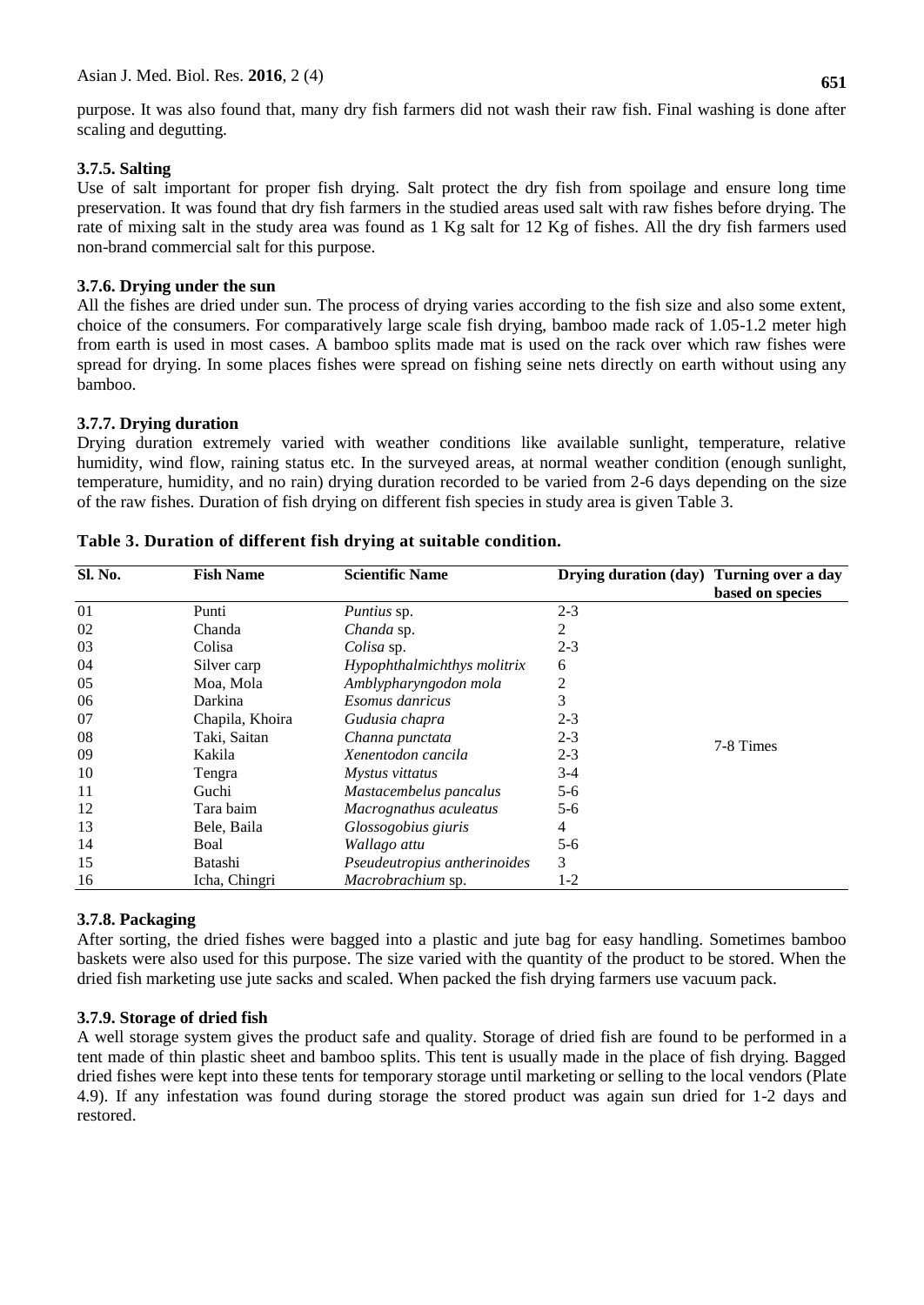#### **3.7.10. Women Participation in fish drying activities**

Now a day's women participation is an important and hopeful in fish drying activities. In my research area the women participation is also a good one. Many women are running their business successfully through fish drying activities. They invest small amount of money and produce salted dry fish and non-salted dry fish in different fish species near their house and yard. In this way they can self dependent in the society. In Daspara village 300 Hindu families lived. They were running their business through fish drying activities professionally. For fish drying activities they took money from Money lenders on high interest. But PROSHIKA starts giving loan to women on fish drying activities from 1997 in a project. To produce safe and hygienic fish product they gave loan to 292 women that's amount was 56.70 lakh taka. By this time "PROSHIKA" gave training to 356 women for raising awareness and make safe fish dry products. Now the women are self dependent and earn 2500-3000 tk. On each month and develop their socio-economic status. (DOF-2009).

### **3.7.11. Price of dry fish (final product)**

Price is the amount of money charged for a product. Pricing usually depends on the product average costs. Price of the dried fish varied on the size and quality of the product. The highest price per Kg of dried fish was found as 400-550 Tk (Baim), 400-500 Tk (Boal) and the lowest was found as 90-120 Tk (Punti, Darkina, Colisa) the price of dried fish are shown in the Table 4.

| <b>Items</b>                   | <b>Total Taka</b> |
|--------------------------------|-------------------|
| Fish drying yard building cost | 6,00,000.00       |
| Cost of raw fishes (Tk.)       | 5,00,000.00       |
| Marketing                      | 2,000.00          |
| Labour cost                    | 50,000.00         |
| <b>Chemicals</b>               | 000.00            |
| Salt                           | 18,000.00         |
| Packaging                      | 12,000.00         |
| Miscellaneous                  | 15,000.00         |
| Total cost                     | 11,97,000.00      |
| Yearly production (Kg)         | 8,000.00          |
| Price of product sold (Tk.)    | 2.00.0000.00      |
| Net benefit                    | 8,03,000.00       |
| Cost-benefit ratio             | 1:0.671           |

#### **Table 4. Total benefit and investment (Tk.) of Vor-tatulia fish drying point.**

# **3.7.12. Marketing of dried fish**

Marketing of any product is very important for a successful business. In the studied areas, dried fishes were marketed by the dry fish farmers at every 7-15 days interval. There is little information about the quality aspects of fresh fish and the dried products in different stages of marketing chains since no detailed survey was conducted in Bangladesh (Nurullah *et al.*, 2005). It was found that almost all the dried fish product, dried in study areas, carried to the Sayadpur dry fish wholesale market in Nilphamary district. Very small amount of dried products were consumed locally. Marketing channel of dried fish in the study areas consisted of only dry fish farmers (producer).The marketing channel is so short here. In my study area the fish dry farmers are directly sold their product to wholesale market in Nilphamary district by train and there is no existence of fish drying Market and middlemen (Faria, Bapari etc.)

#### **4. Discussion**

Present investigation in the study area, it was observed that fishes were mainly dried on the bank of Atrai river and both side of the Ahsangong Station, Naogaon District. In this open place sufficient sunlight and wind are available which is suitable for drying activities. The bamboo marked territory is called khola.

Fish drying generally starts in July and end in January. Peak fish drying is observed September-October. Pervin (2004) reported that the traditional drying of fish depends on solar energy the dry fish producing period extends only from October to march. Collect raw fishes from local fish market and transportation by non-mechanized van, bicyele or by head load or shoulder load to the labours. Azam (2002) reported this types transportation of raw fish for drying. Fish drying is completed in few steps such as washing, sorting, dressing, washing, salting, drying on sun etc. This type traditional sun drying of fish was reported by Nowsad (2007).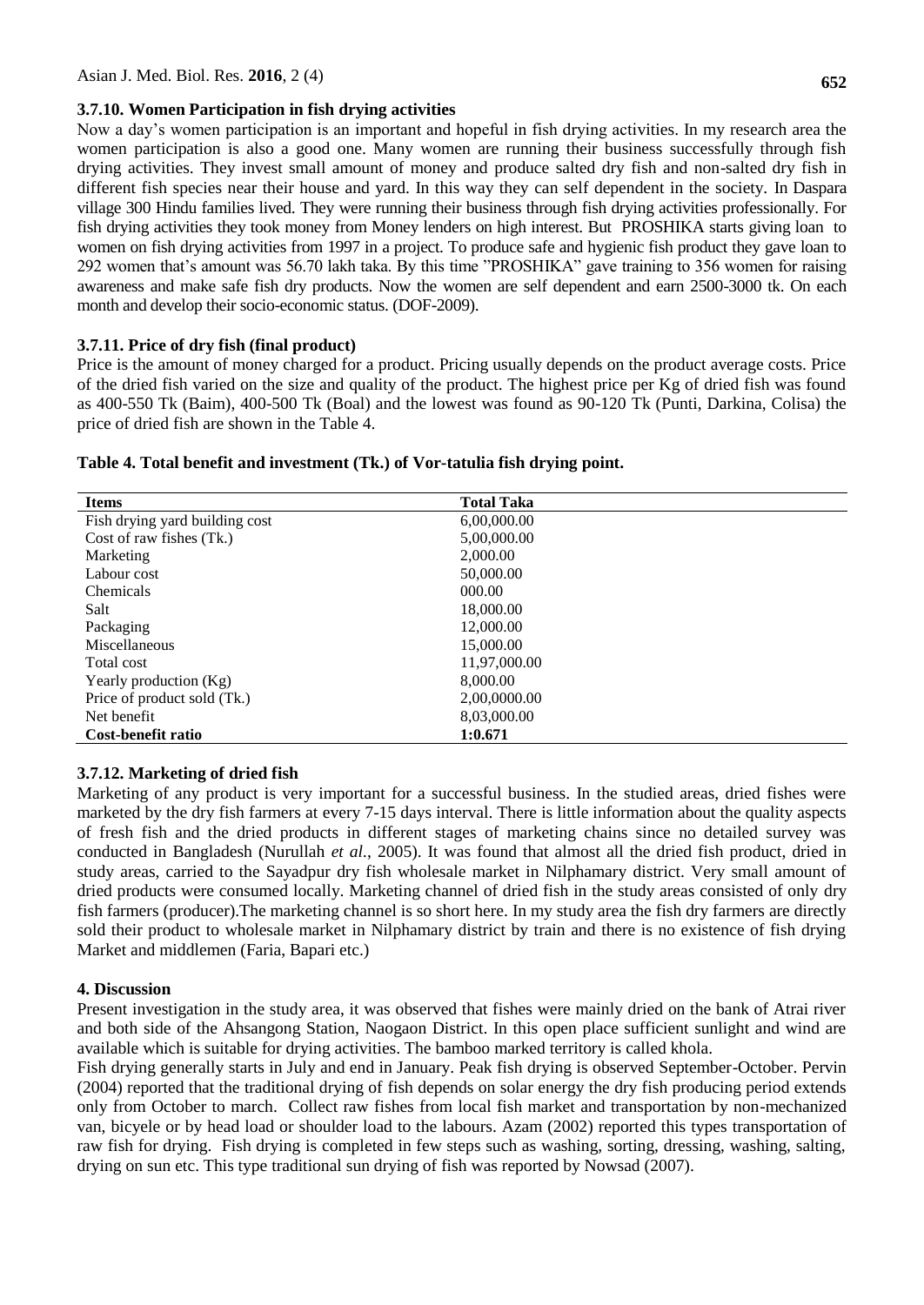Use of salt is important step for proper fish drying. Some dry fish farmer use additional salt to increase the weight to dry fish. The result of this investigation reveated that salting gives extra weight and desired flavour as observed by Johnson and Esser (1991) The rate of mixing salt was found as 1 Kg salt for 12 Kg of fishes. Similar findings were mentioned by Galib and Samad (2009).

Salt is essential for proper fish drying. All the dry fish farmer used non brand commercial salt for low cost but Clueas and Ward (1996) recommended the use to good quality of salt. Drying duration extremely varied with weather conditions drying duration recorded to be varied from 2-5 days depending on the size of the raw fishes.

The hygienic condition of the commercial fish drying spots are very poor. There is no system of fly poor netting, the moist half dried fishes are prone to the attack blowfly larvae. Fisheries experts has been suggested that salting fish before drying gives protection against housefly infestation. The life cycles of all these insects involve four developmental stages, the egg, larva, pupa and adult (FAO, 1981).

Fish traders informed that the dry fishes are often infested by blowfly (*Chrysomya* sp.) and their larvae (maggot) during the phase especially in cloudy and rainy days and beetle (*Neerobia* and *Dermestes* sp.) and mites in the store causing considerable amount of weight loss of the finished products every year. The interviewee of the study area informed that the range annual production ranged from 6000 to 8000 Kg of dry fish each year. This result was more or less similar to the findings of Azam (2002).

The price of dehydrated fish was comparatively high than the salted dried fish. The highest price per Kg of dried fish was found as 440-460 Tk. (Baim) Boal 2600 Tk and the lowest was found as 140-200 Tk. (Punti, Kholish, Darkina). This finding was more or less similar to the findings of Azam (2002).

Cost-benefit ratio of the fish drying point was found 1:0.671 fish drying point. Cost-benefit ratio of the fish drying point depended on total cost. This finding was more or less similar to the findings of Azam (2002).

The investigation found that after complete of drying all the dried fish stored at tent Jute sacks, bamboo baskets and polythene sheets were used for packaging. Rubbi *et al.* (1982) reported two types of packages for marketing of dried product i.e. fish wrapped inside gunny bag only and wrapped with polythene inside the gunny bag.

#### **5. Conclusions**

Traditional fish drying practice in Atrai reign playing an important role in the development of the dry fish farmer's socio-economic condition. This activities creates employment opportunities and supplying animal protein to the people. In most of the observed fish drying places, sun drying is carried out in an unhygienic condition, due to different reasons. If modified drying process are followed in commercial production, with proper hygiene and sanitation this product will fetch more higher price. Marketing distribution system of the dried fish needs to improved as well as reducing marketing chain.

#### **Acknowledgements**

The author wishes to his profound sense of gratitude sincere appreciation and indebtedness to his respected teacher and research supervisor Dr. Fawzia Adib Flowra, Associate Professor, Department of Fisheries University of Rajshahi for her scholastic guidance, valuable suggestions, affectionate feelings, constant encouragement and constructive criticisms and over all supervision throughout the study.

#### **Reference**

Ahmed M, 1978. Radiation disinfection studies on sun-dried fish. Proc. IPFC, 18: 310-321.

- Alam MZ, 1971. Pests of stored grain and other stored products and their control. Dacca*,* Agricultural Information Service, 33 p.
- Ali MH and AMM Hossain, 1986. An investigation on performance of fishermen's cooperative in fish catching practices in Bangladesh. Bangladesh J. Aquaculture, 8: 15-21.
- Amla BL and SK Majumder, 1989. Food irradiation: A contribution to food security. In: Acceptance, control of and trade in irradiated food. Conf, Proc. Geneva. Jointly organised by FAO/ WHOAAEA. ITC-UNTAD/GATT, IAEA, Vienna. pp. 63-71.
- Azab AK, 1973. The biology of *Dermestes maculatus* Degeer (Coleoptera, Dermestidae). Bull. Soc. Entomol. Egypte, 56: 1-14.
- Azam K, 2002. Fishermen Community of Kuakata, Bangladesh: Fisheries Activities and Quality of Dried Fish. Final Report, Support for University Fisheries Education and Research, DFID. 227p.
- Bangladesh Bureau of Statistics (BBS), 2001. Statistical Year Book of Bangladesh. Govt. of the People's Republic of Bangladesh. March, 1993.p.204.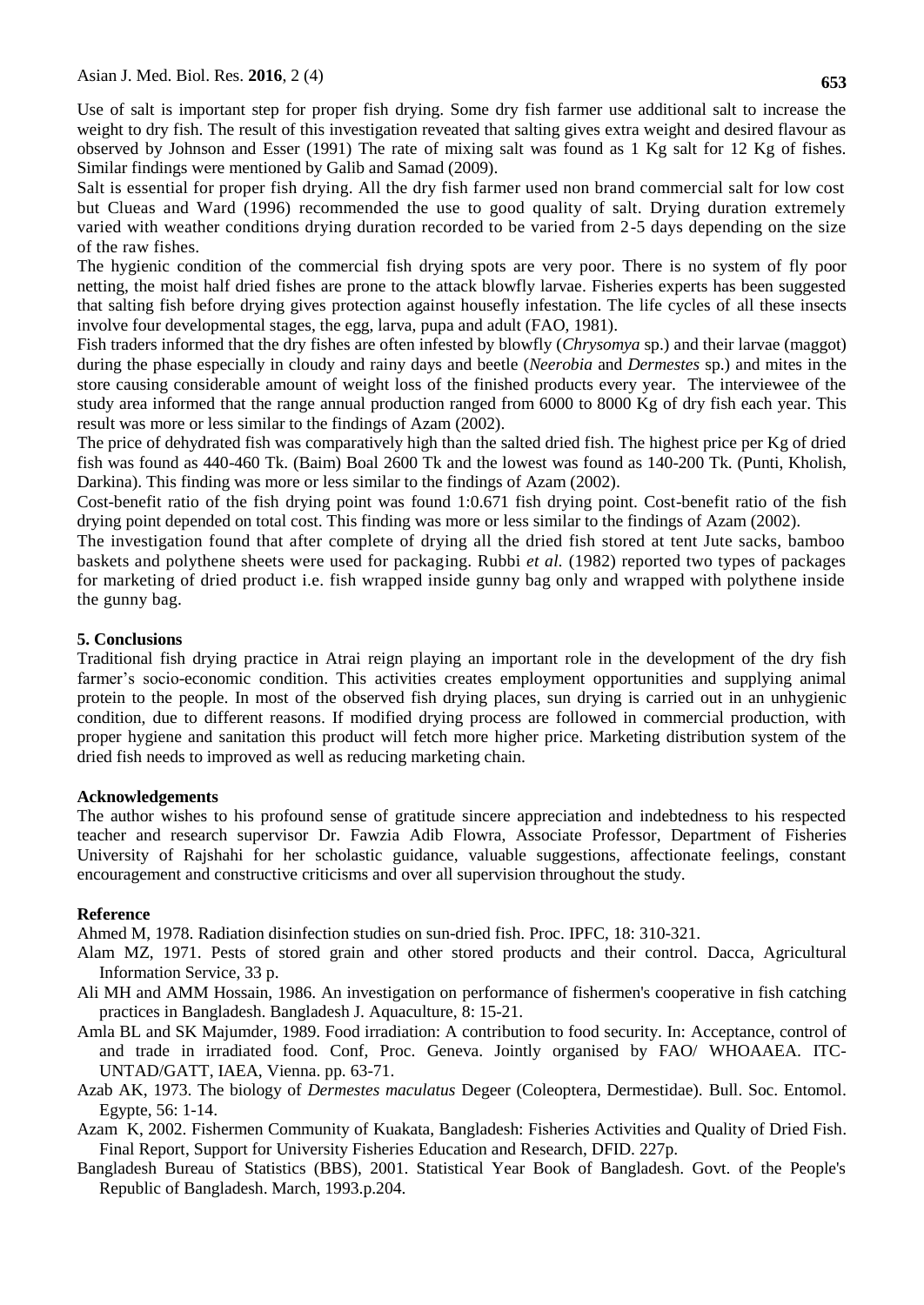- BARC and CIRDAP, 1986.Socioeconomic aspects of fishing Community in Bangladesh and its rural development. A workshop jointly organized by Bangladesh Agricultural Research Council and Center of Integrated Rural Development for Asia and the pacific, Dhaka, June 10- 11.
- Bhaumik U and PK Pandit, 1991. Socio-economic status of fishermen in some beds of West Bengal. Environment Ecol**.,** 9: 600-603.
- Bishaya KK, 1990. Problems and potentialities of beel fisheries, in Assam. Fishing Chimes, 910: 39-43.
- Chong KC, 1979. An economic appraisal of the fisheries in the Chandpur, Muhuri, Halda and Ichamati project areas. Irrigation Fisheries Development Project. Working Document No. 13, DOF (Department of Fisheries), l9 pp.
- Clueas IJ and AR Ward, 1996. Post-harvest Fisheries Development: A Guide to Handling, Preservation, Processing and Quality*.* Chatham Maritime, Kent ME4 4TB, United Kingdom. 429p.
- Connell JJ, 2009. Some aspect of the texture of dehydrated fish. J Sci. Food Agric*.*, 8: 326-537.
- Cutting CL, 1962. The influence of drying, salting and smoking, on the nutritive value of fish. In: Fish in Nutrition. (eds. Heen, E. and Kreuzer, R.). Fishing News Books Ltd., London. pp. 161-179.
- Daget J, 1966. Insect infeetion of African dried or smoked fish and the possibility of its control by irradiation. Application of food irradiation in developing countries. Tech. Rep. Ser. LQEA, 54:73-83.
- Doe P, J Olley, N Haard and K Gopakumar, 1998. Methods for quality measurement Jn; Fish drying and smoking. Production and quality control. (ed. Doe, P.). Technomic Publishing Company Inc. U.S.A. pp. 117- 135.
- DoF, 1990. Socio-economic conditions of fishermen in the eleven upazila of Patuakhali and Barguana district, Department of fisheries, Government of Bangladesh and Bay of Bengal. Program (BOBP/ FAO).
- DoF, 2009. Jatio matshaw saptaho sankol 2009 (in Bengali). Department of Fisheries, Ministry of Fisheries and Livestock, Dhaka, Bangladesh. pp. 81-85.
- DoF, 2011, Jatio matshow Sankol 2011 (in Bengali), Department of Fisheries, Ministry of Fisheries and Livestock.
- Dyte CE, 1966. Studies the susceptibilities of the larvae of two hide beetles (*Demestes* sp., Coleoptera) to malathion. J Stored Prod. Res*.* 1:223-34
- Esser JR, 1991. Biology of *Chrysomya megacephala* and reduction of losses that it causes to salted-dried fish in Southeast Asia. Bulletin of Entomological Research, 81:33-47.
- FAO, 1981. The prevention of losses in cured fish. FAO Fisheries Technical No. 219. Food and Agriculture Organization of the United Nations, Rome. 87p.
- Galib SM and MA Samad, 2009. Harvesting, traditional preservation and marketing of fishes of Chalan Beel, Bangladesh. Aquaculture Asia Magazine, XIV: 12-15.
- Graikoski JT, 1973. Microbiology of cured and fermented fish. In: Microbial safety of fishery products. (eds. Chichester, C.Q. and Graham, H. D). pp. 97-110.
- Green AA, 1967. The protection of dried sea-fish in South Arabia from infestation by *Dermestesfrischi* Kug (Coleoptera, Dermestidae). J Stored Prod Res., 2: 331-350.
- Haq S and A Kamal, 1989. *Bacteriological evaluation of traditionalfish products of Bangladesh*. M.Sc. Thesis, Bangladesh Agricultural University, Mymensingh. 51 pp.
- Hinton HE, 1955. Common insecipests of storedfood products. London, British Museum (Natural History), 26- 27.
- Hossain MA, 1970. Marine and Freshwater fishes of the North-eastem part of Bay of Bengal. Res., 7: 26-55.
- Huq A, MS Dey, HK Alam, SMN. and J Mahbub, M lah, 1986. Socio-economic study of typical fishing community in Bangladesh. A report Submitted to FAO Rome, 79P.
- Hye MA, 1986. Socio-economic condition of Kaptai lake fishermen. Bangladesh J Ext. EA., 3: 27-23.
- Kalaimani N and PV Kamasastri, 1988. Quality characteristics of cured fish of commerce*.* J Fish. Technol*.*, 25: 54-57.
- Kamruzzaman AKM, 1992. Qualitative evaluation of some commercially driedfish products of Bangladesh*.* M. Sc. Thesis, Department of Fisheries Technology, Bangladesh Agricultural University, Mymensingh. 37 pp.
- Khaleque MA and MR Islam, 1985. The relative use and efficacy of common commercial and subsistence fishing gears in Bangladesh. Bangladesh J. Aquaculture, 6-7: 35-38.
- Kuppuswarmy S, H Srinivason and V Subrahmanyam, 1958. Proteins in food. Indian Council of Medical Research*.* Spec. Rept. Series No. 33. New Delhi.
- Lloyd CJ and CE Dyte, 1965. The susceptibility of larvae of *Dmestes maculatus* Degea (Coleoptera, Dermestidae) to some contact insecticides. J. Stored Prod Res, 159-167.